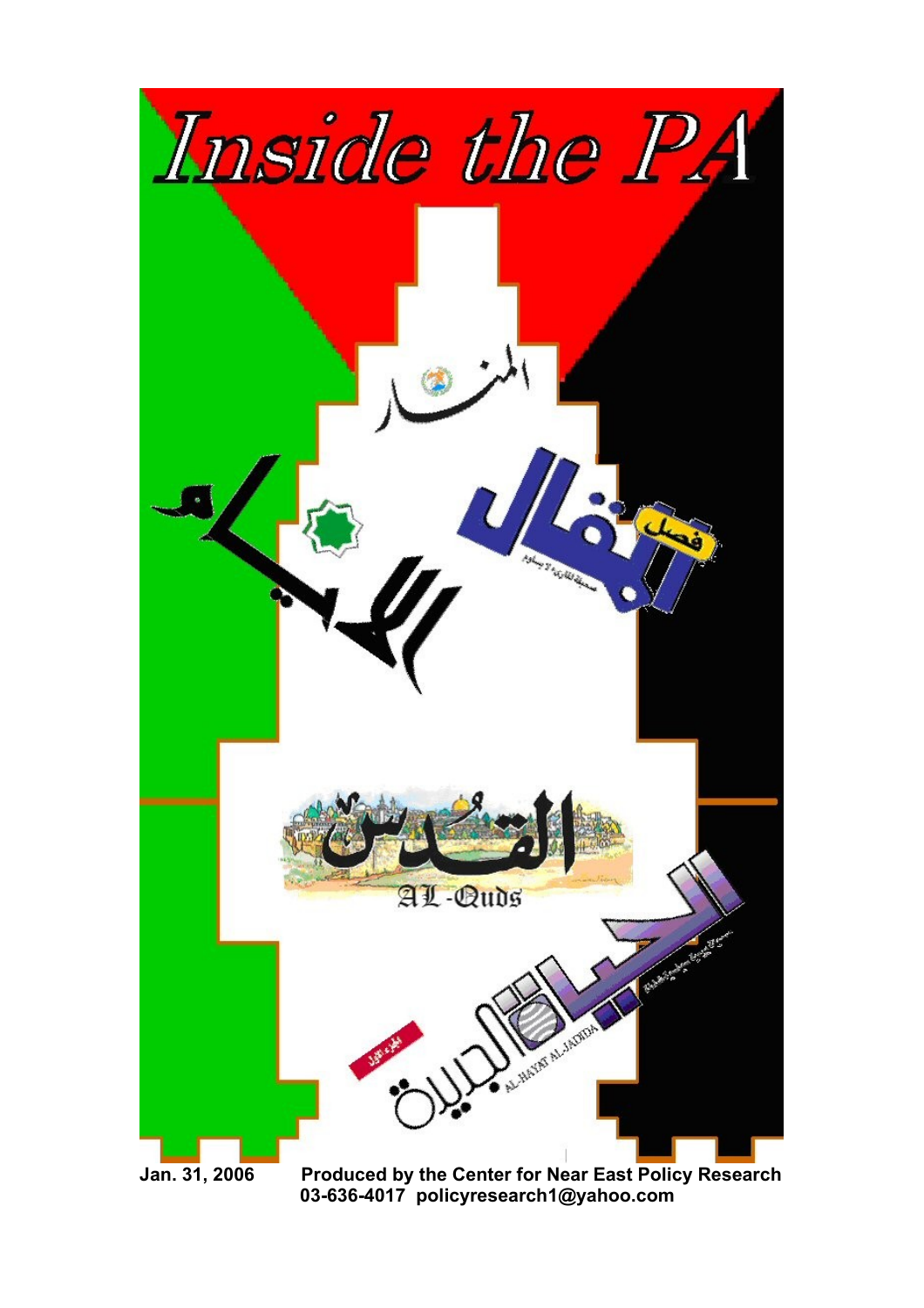### *Editor's note:*

 *Welcome to the seventh edition of "Inside the PA," a weekly online publication designed to provide an open-source and yet valuable insight into the workings of the Palestinian Authority. We will review important statements by senior PA officials and developments within Palestinian society as taken from the Palestinian and Arab media.*

# **QUOTABLE**

- **" Only force has produced results."**
- -- Hamas leader Masha'al sees no reason for a peace settlement with Israel.

# **This Week in the PA**

- *In London, Quartet convenes to discuss Hamas victory*
- *In Ramallah, Hamas recruits support for government*
- *In Ramallah, Fatah holds protests over W. Bank and Gaza Strip*
- *In Ramallah, PA Chairman Abbas leaves for Jordan*
- *In Gaza City, Hamas delegation leaves for Europe*
- *● In Gaza City, Hamas's Masha'al seeks to enter Gaza Strip*
- *In Gaza City, Fatah gunmen raid EU office*

# **NEWS DIGEST**

- **1.** MASHA'AL BECOMES KING OF PALESTINIANS
- **2.** PA FORCES REJECT HAMAS CONTROL
- **3.** FATAH SAYS 'NO' TO HAMAS
- **4.** HAMAS STRATEGY REMAINS FLUID
- **5.** PA DOES NOT CONCEDE ON INTERNATIONAL AID
- 6. PALESTINIAN VOTERS LIED TO POLLSTERS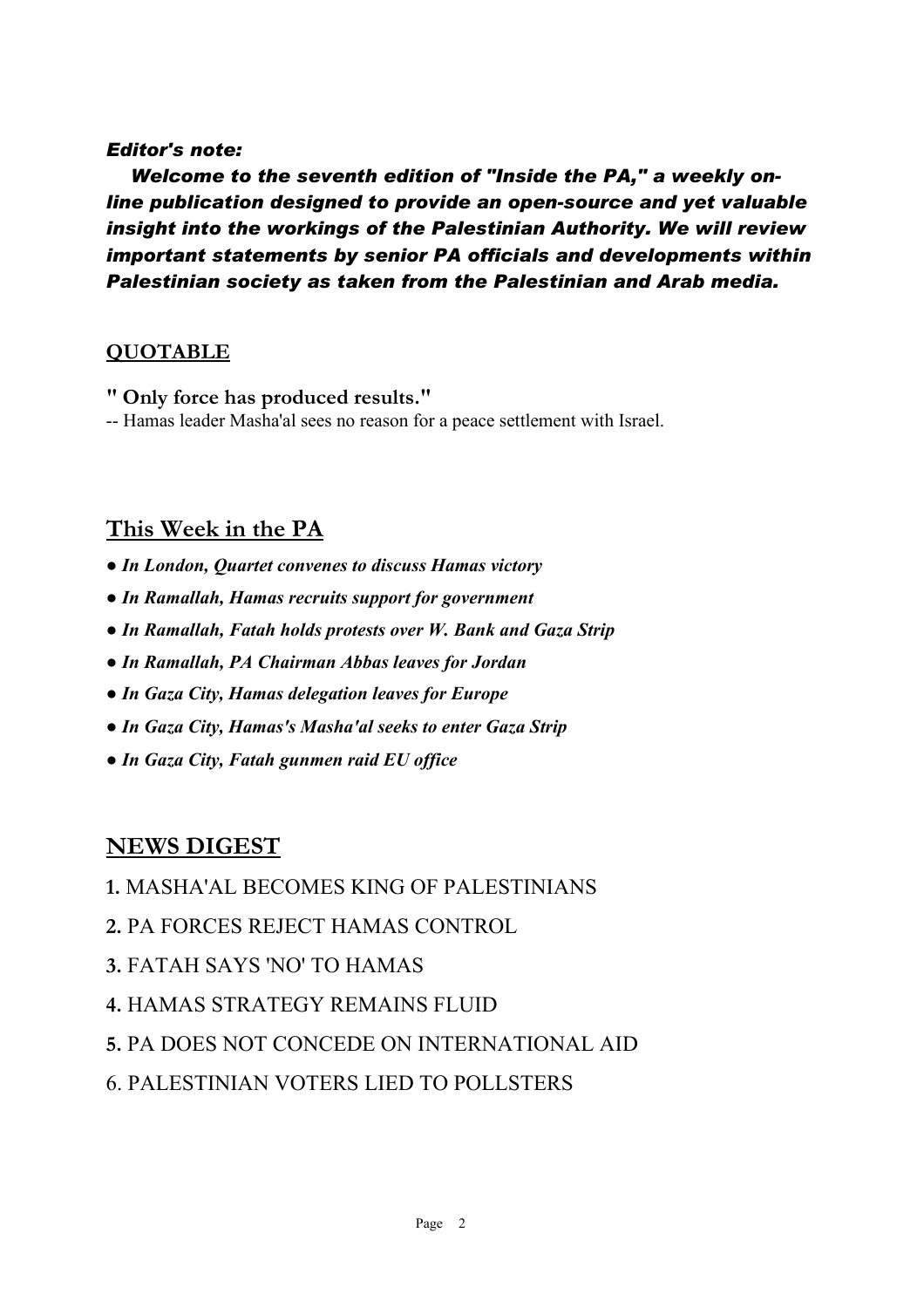### *Masha'al Becomes King of the Palestinians*

The Hamas victory in the Palestinian legislative elections last week makes Khaled Masha'al the kingmaker of the Palestinian people. Masha'al, one of the bloodiest terrorists in the Middle East, will decide Hamas policy, including whether Hamas or its allies attack Israel or the United States.

Masha'al, 49, could control hundreds of millions of dollars per year pledged by the Arab and Islamic world as well as the European Union. He will have access to the new guns and equipment provided by the West and will represent the Palestinian Authority to such countries as Egypt, Jordan, Pakistan, Saudi Arab and Turkey -- in other words, the Islamic world.



Al Quds. Jan. 28, 2006

# PA Chairman Abbas shows Hamas leader Haniyeh the chair of the prime minister.

The PA-controlled media have focused on Masha'al regarding him as the leader of the Hamas movement and the new force in the Palestinian people. Palestinian newspapers feature Masha'al on the front page of even the PA-owned dailies, such as Al Ayyam and Al Hayat Al Jadida.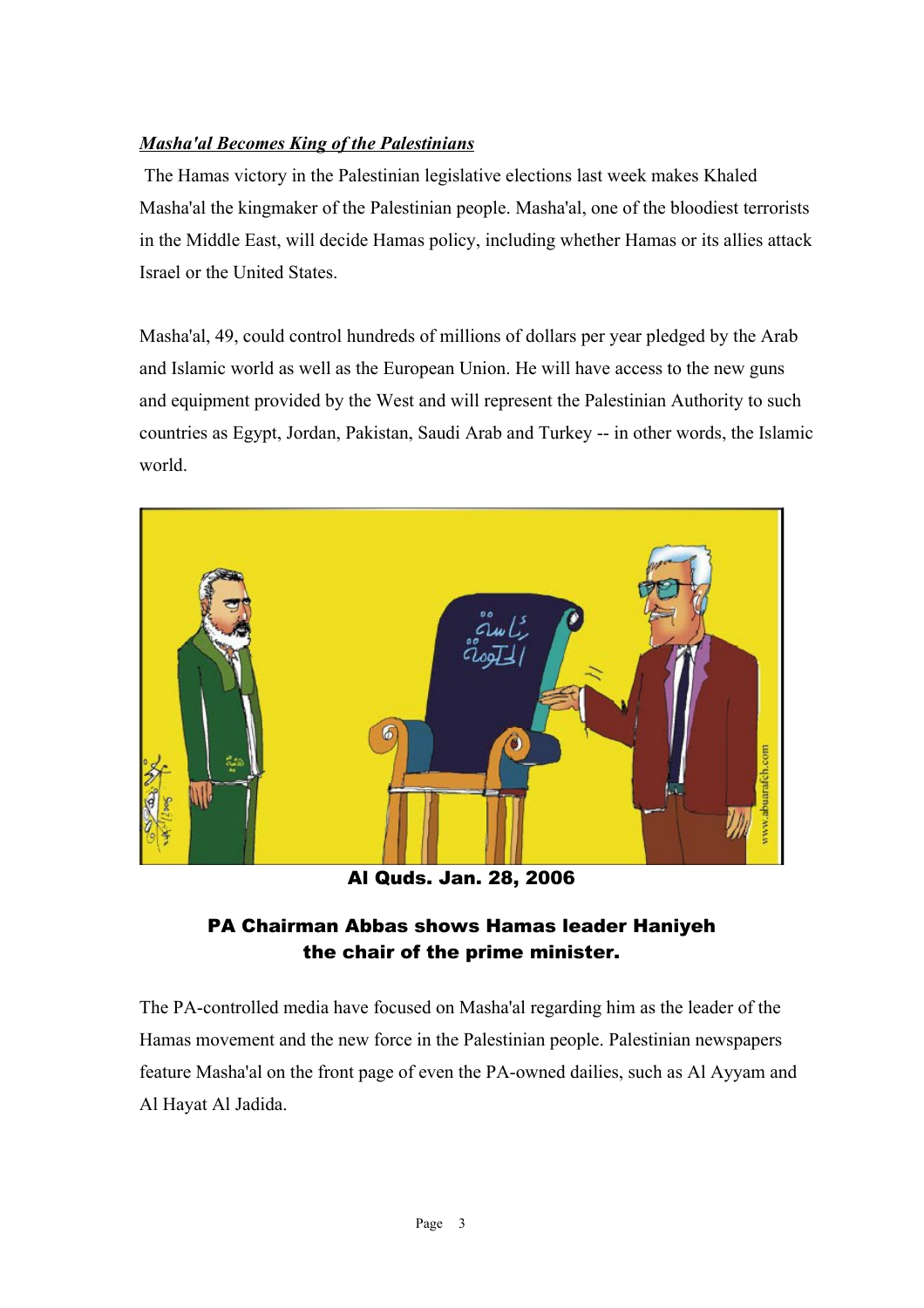The Palestinian dailies extensively quote Masha'al and regard his words as Hamas policy. In contrast, PA Mahmoud Abbas has been ignored.

But to understand the true hierarchy in Hamas one must read the movement's newspaper, Al Risala. There, the pecking order is clear. The late Hamas founder Ahmed Yassin is on the front page, Masha'al then leads the inside page, followed by Mahmoud Zahar and Ismail Haniyeh.

Masha'al has his bosses as well. They are Iran and Syria, both of whom employ terrorist groups as part of their military strategy. The meaning of this is that the Palestinian people, with the full support of the international community, have entrusted their fate to two of the biggest sponsors of terrorism in the world.

The first goal of Masha'al is to transfer the PA in a Hamas state. He rejects the U.S. drafted roadmap that calls for a Palestinian state. He said there is no point in negotiations with Israel.

"Only force has produced results," Masha'al said. "Hamas will continue its strategy of resistance until the Palestinians' legitimate rights are restored. It will not compromise with Israel and will remain committed to the step-by-step policy on reform of Palestinian affairs."



Al Quds. Jan. 29, 2006

# Hamas leaves gun at the door of the prime minister's office

Masha'al no longer openly calls for Israel's destruction. Instead, he says the Hamas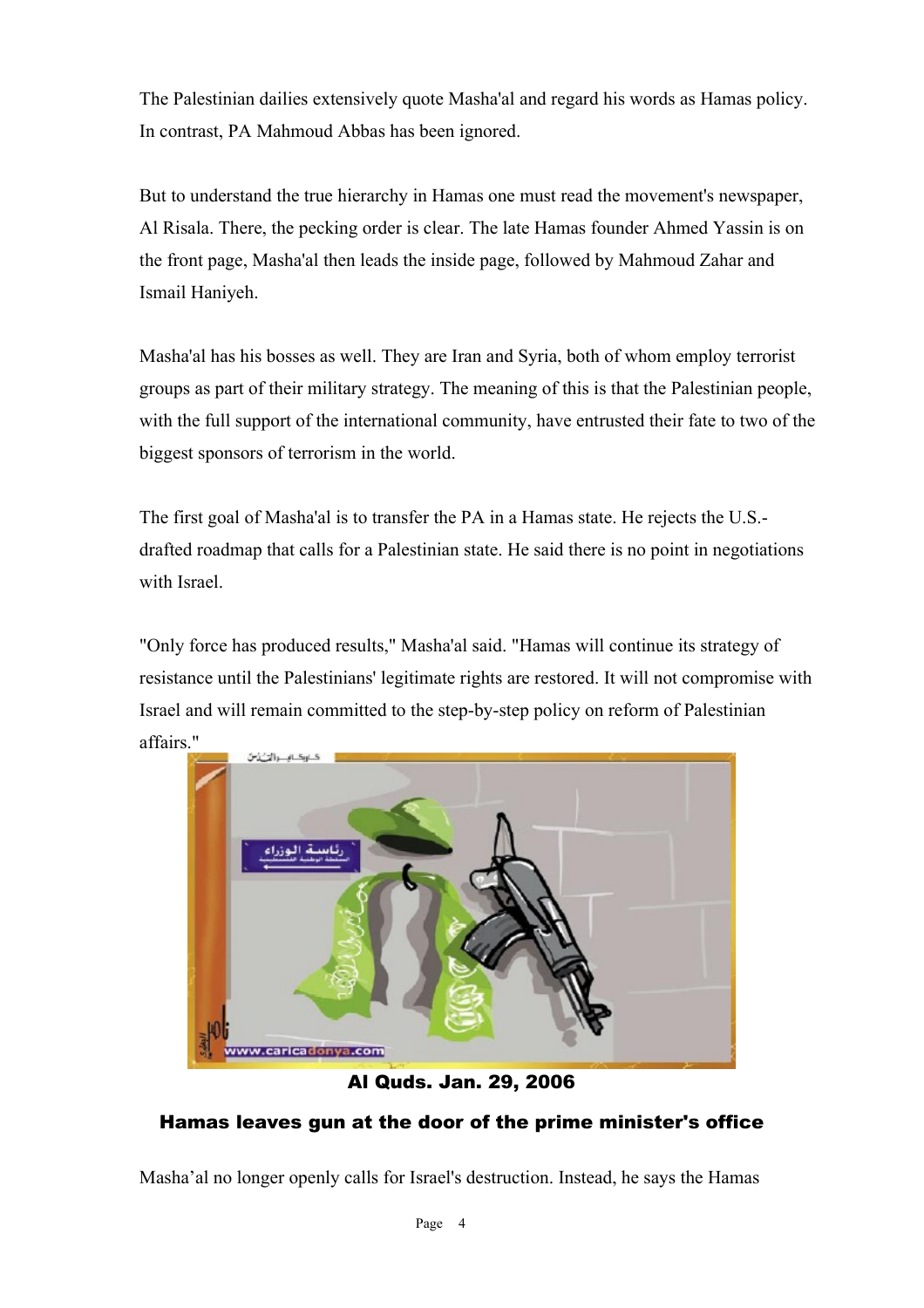charter stipulates the end of the "Israeli occupation."

"The statute does not in fact call for the destruction of Israel," Masha'al told the Italian daily La Repubblica. "In Arabic, it says: 'End the Israeli occupation of Palestine.' We don't want to eliminate them, only to obtain our rights. For that reason, the paragraph remains."

Masha'al was born near Ramallah and his family left for Kuwait during Arab-Israeli war in 1967. He studied physics at the University of Kuwait and eventually was appointed a professor. He also became active in the Arab campaign to destroy Israel.

In 1990, Iraq invaded Kuwait and Masha'al fled to Jordan, where he dedicated himself to Hamas. In 1997, Masha'al was attacked by Mossad agents in Amman and injected with a poison. Two Mossad agents were captured by Jordanian police and Israel agreed to provide an antidote that saved Masha'al.

Jordan's King Hussein also forced Israel to free Hamas founder Ahmed Yassin. Later, Hussein expelled Masha'al to Qatar and from there to Damascus. Masha'al became the head of Hamas's political bureau and directed millions of dollars to Hamas operatives in the Gaza Strip as well as Judea and Samaria.

Since the assassination of Yassin in 2003, Masha'al has become the undisputed leader of Hamas. Masha'al decides Hamas policy, operations and financing; he has obtained tens of millions of dollars from Iran and formed the cooperation between Hamas and Hizbullah.

In December 2005, Hamas announced it would become part of Iran's military arm. Masha'al, during a visit to Teheran, said Hamas would help retaliate for any Israeli or U.S. attack on Iran's nuclear facilities. This was the first time the Sunni-based Hamas offered to join a foreign power, and in this instance it was a Shi'ite rival.

The Hamas victory has galvanized the Arab street. For rich Gulf Arab states, Hamas will become a leading cause. Countries such as Kuwait and Saudi Arabia would be able to erase a PA debt or compensate for a Western financial pullout. Hamas might also garner tens of millions of dollars from mosques throughout the world.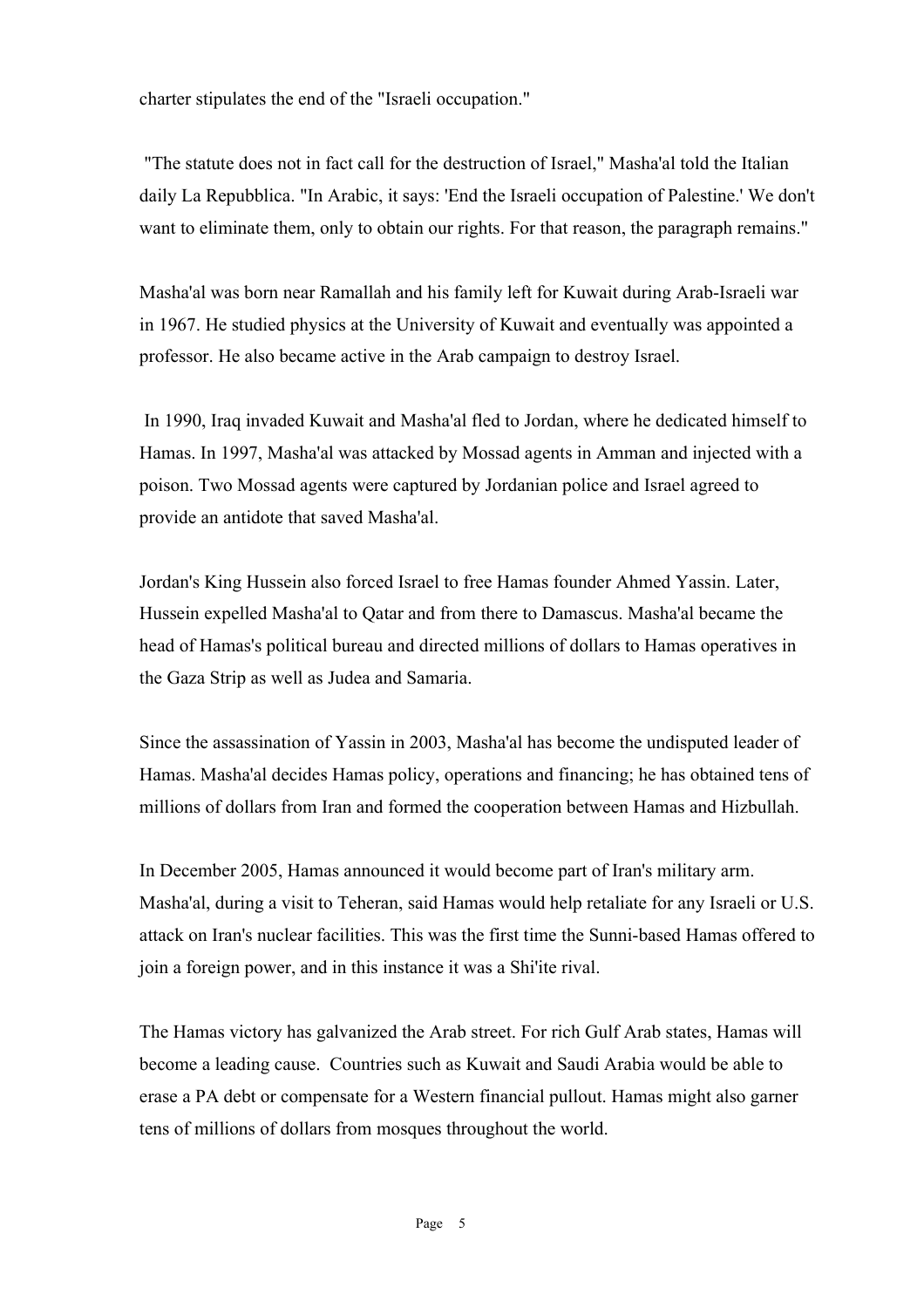

Al Ayyam. Jan. 29, 2006

'Top of the News':

# Palestinian family waits for their meal.

Sunnis in Iraq will also be bolstered by the Hamas victory. Hamas has legitimized jihad as a genuine expression of the Arab people.

Thus Arab leaders are eager to congratulate Masha'al in wake of the Hamas victory. This includes Qatari Emir Hamad Bin Khalifa Al Thani, one of the leading Gulf allies of the United States.

Masha'al said that as the de facto head of the PA he would release terrorists under its control. This would include Ahmed Saadat, head of the Popular Front for the Liberation of Palestine. Saadat has been held in Jericho under Western supervision for ordering the assassination of Israeli Tourist Minister Rehavam Zee'vi in Jerusalem in 2001.

Masha'al plans to come to the Gaza Strip within the next few days where he would find safe haven in what has become a major terrorist region in the Middle East.

The PA-controlled Al Quds daily said the EU wants to help Masha'al settle in the Gaza Strip. On January. 27, Al Quds quoted sources close to the PA as saying that the EU plans to ask the United States to press Israel to allow Masha'al's entry to the Gaza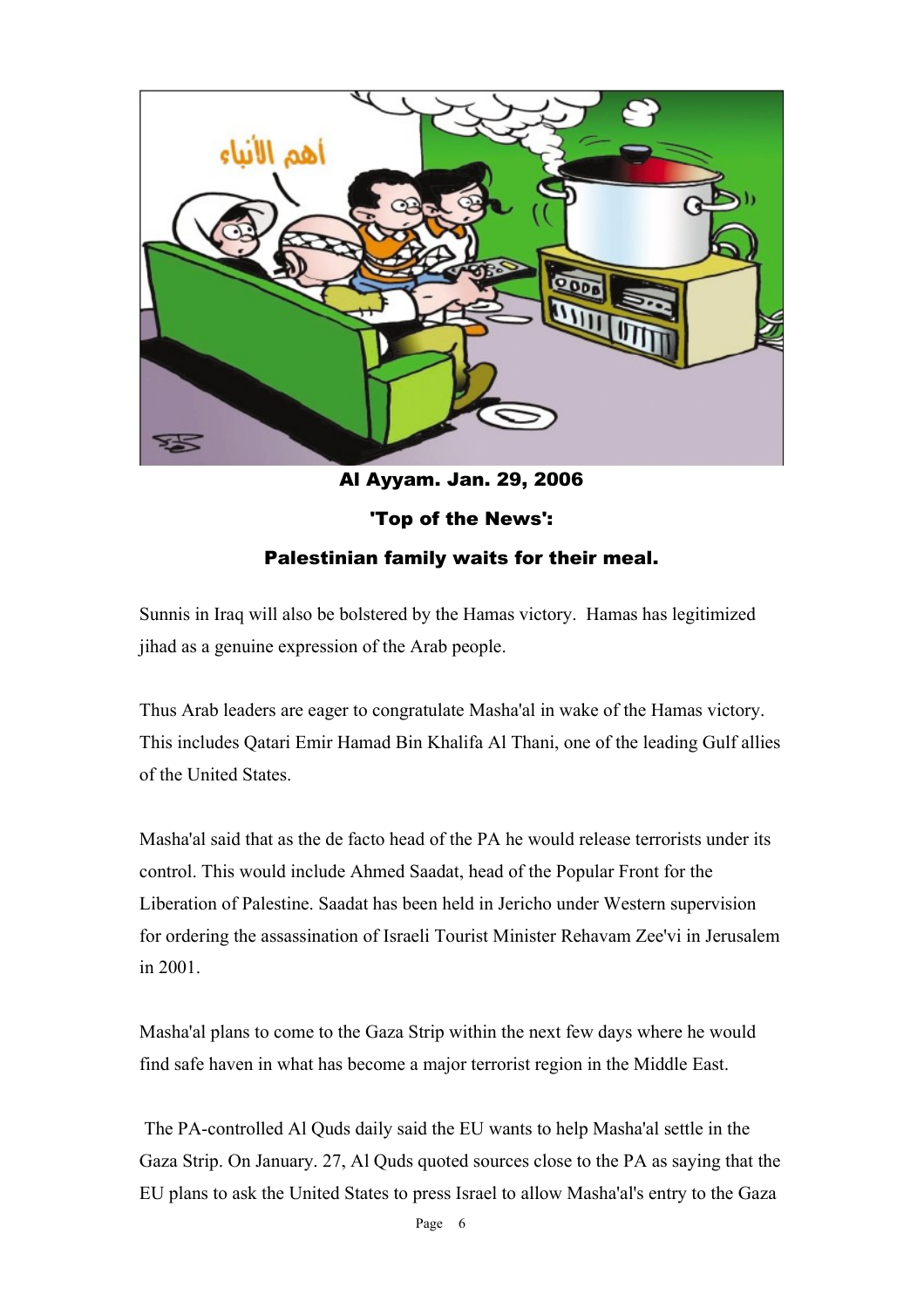Strip as early as this week.

Masha'al has made it clear that his job would be to lead the Islamic war against Israel. He has called for the formation of a Hamas-led Palestinian army in the Gaza Strip that would include PA security forces.

"We are ready to unify the weapons of Palestinian factions, with Palestinian consensus, and form an army like any independent state," Masha'al said. "We have succeeded in the resistance and we will succeed in politics, reforms and change. We have been chosen by our people and we assume our responsibility."

## *PA Security Forces Reject Hamas Control*

The Palestinian Authority will not allow Hamas to take control over the security forces. Interior Minister Nasser Yusef told a police graduation ceremony on January 29 that security forces take their orders only from PA Chairman Mahmoud Abbas. Yusef said Abbas remains the commander of PA police and security agencies.

The PA, Yusef said, would protect government offices and institutions. He rejected Hamas statements of forming an army together with PA forces. "We will not allow anybody to form a separate military apparatus in this country," Yusef said..



Al Quds. Jan. 29, 2006

## Palestinian wonders whether he will still work after Hamas victory.

The day after Yusef made these statements, Fatah gunmen tried to raid the European Union office in Gaza City. Dozens of Fatah members, armed with assault rifles and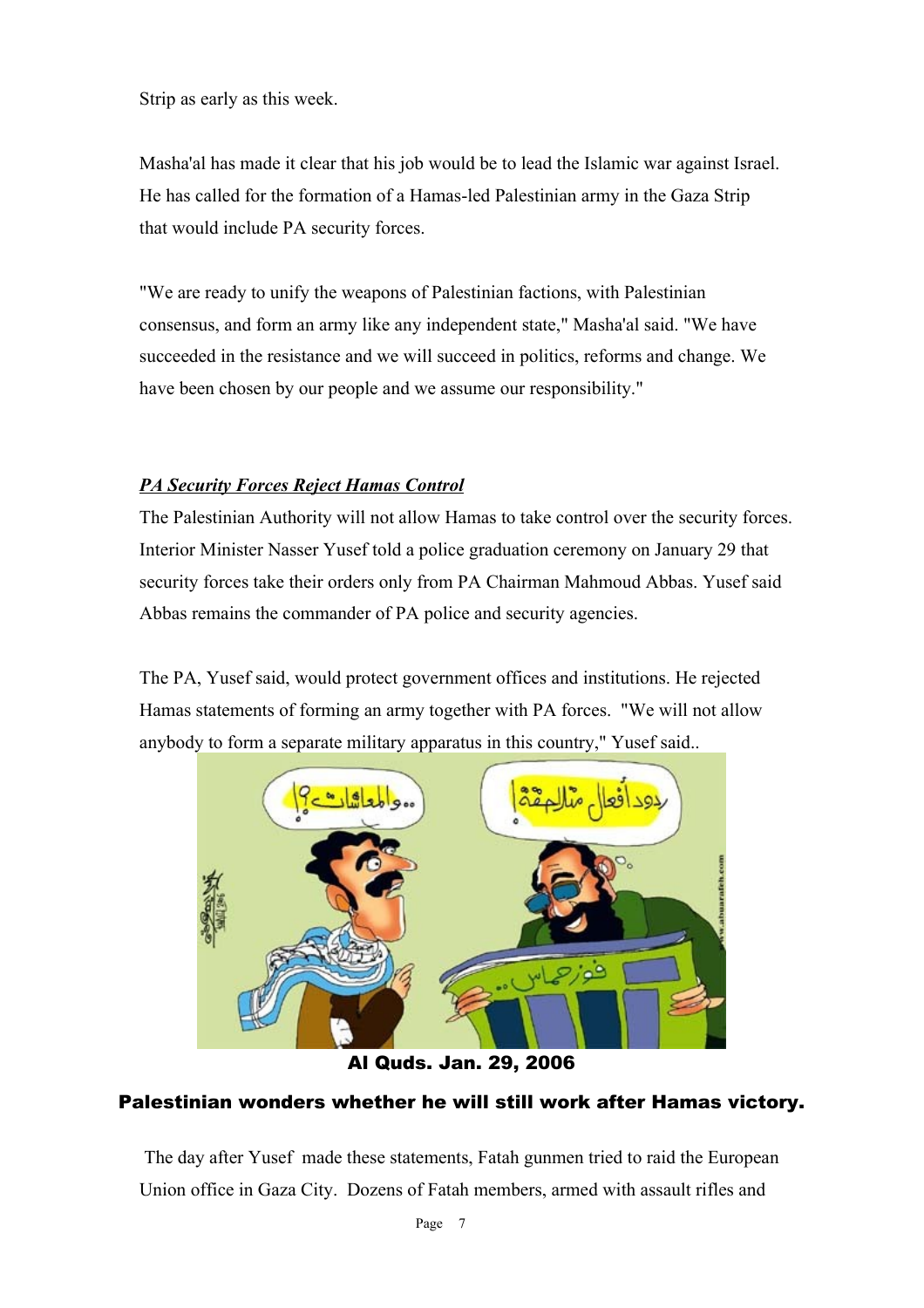grenade launchers rallied in front of the EU office and fired in the air. They warned Danish and Norwegian nationals that they would be vulnerable to attack after an anti-Muslim cartoon was published in a Scandinavian newspaper.

"We warn the citizens of the above-mentioned governments against not taking this warning seriously because our groups are ready to implement it across the Gaza Strip," one of the gunmen said, reading from a prepared statement.

PA police did not make any arrests. Fatah gunmen have been abducting foreigners, particularly Westerners, over the last year. Later, the Danish representative to the PA apologized for the newspaper cartoon.

Fatah also organized similar protests in the West Bank city of Bethlehem. Hundreds of people marched from the Dehaishe refugee camp along the Bethlehem-Jerusalem road to the UNRWA.

#### *Fatah Says 'No' to Hamas*

Fatah has launched a massive show of force meant to mobilize its forces throughout the West Bank and Gaza Strip. Palestinian Authority dailies featured articles and pictures of Fatah rallies that demonstrated against Hamas.

The PA dailies tried to understand the Hamas victory of the Palestinian Legislative Council and the defeat of Fatah. Al Ayyam contained column after column with such headlines as "Fatah -- Where to?" "Will Hamas Repeat the Fatah Experience," What After the Hamas Victory?"

On January 27, a key leader of the Fatah Executive Committee told the Al Ayyam daily that the committee decided not to participate in a Hamas-led government. The meeting was chaired by PA Chairman Mahmoud Abbas, who is also the leading Fatah figure in the West Bank and Gaza Strip.

"The decision of not sharing government led by Hamas was taken unanimously," the unidentified Fatah leader said. "We will be in opposition."

Abbas also decided to fire Fatah members who ran as independents in the PLC elections.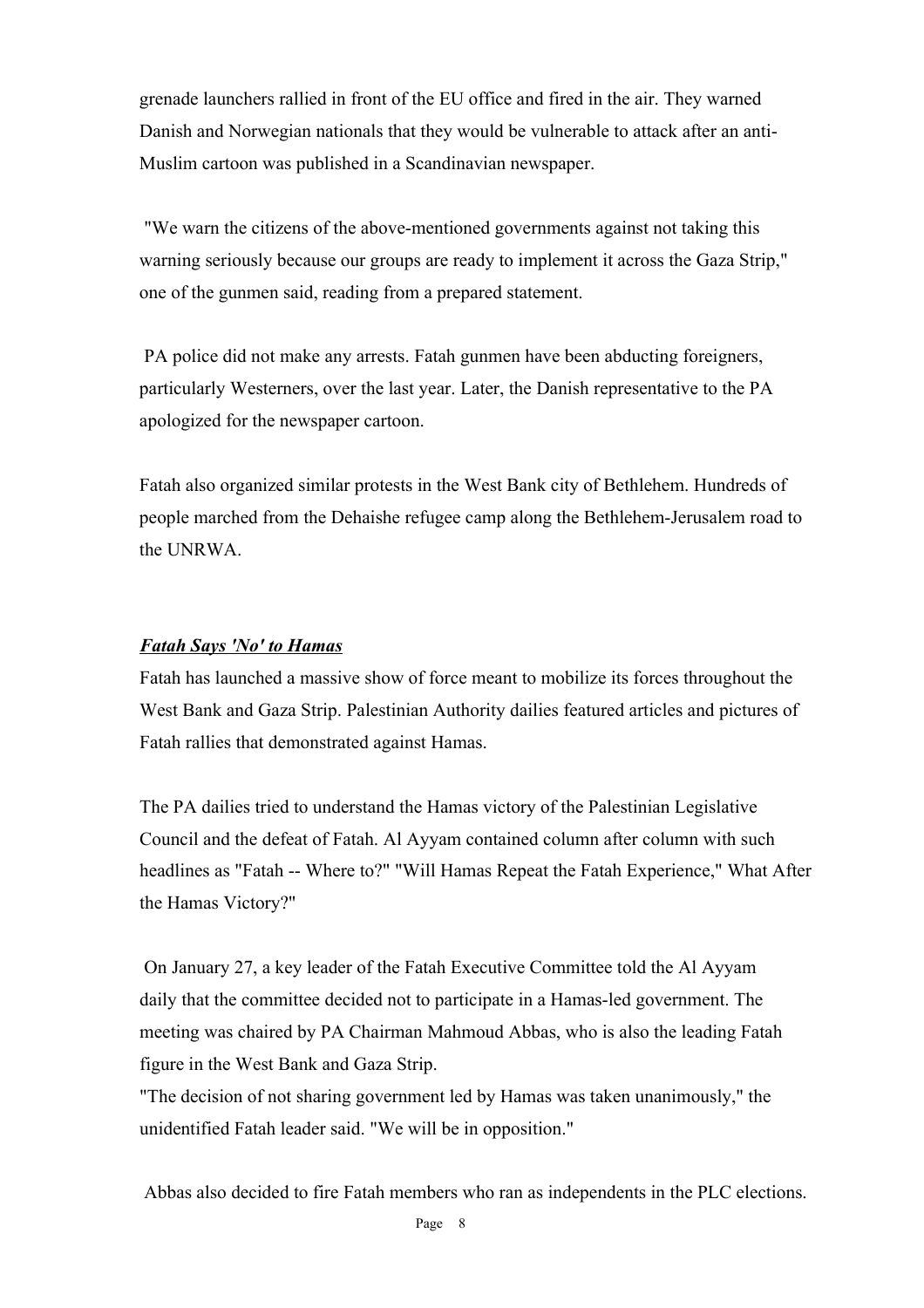At least 74 such candidates were expelled from the movement, Al Quds reported on January 30.



Al Quds. Jan. 28, 2006 Palestinian floating on 'fanciful slogans' lands toward the cactus of 'reality.'

As a result, Palestinian dailies pulled out the stops and reported on Fatah demonstrations and clashes throughout the West Bank and Gaza Strip. Unlike the ambiguity that characterized such developments only a week ago, the newspapers identified Fatah as the force that raided the PLC and shattered windows.

Al Ayyam featured a full page of photographs of Fatah gunmen calling for the resignation of the Fatah Central Committee. Across the page were editorials that criticized Fatah, with headlines such as "The Crisis of Victory," and "Fatah Failed in the PA Leadership ... Will the Way Be Paved to the Opposition?"

"We have to work now on rebuilding Fatah movement to back again as strong as it was," Fatah veteran and PA negotiator Saeb Erekat said. The Fatah-sponsored Al Aqsa Martyrs Brigades resorted to threats against Fatah politicians. Al Aqsa issued a statement that threatened to "liquidate" any politician who joins a Hamas government.

## *Hamas Strategy Remains Fluid*

Hamas has remained elusive in its short-term goals in the aftermath of its capture of the Palestinian Legislative Council. The movement, seeking to avoid an immediate showdown with the international community, has examined several options.

Page 9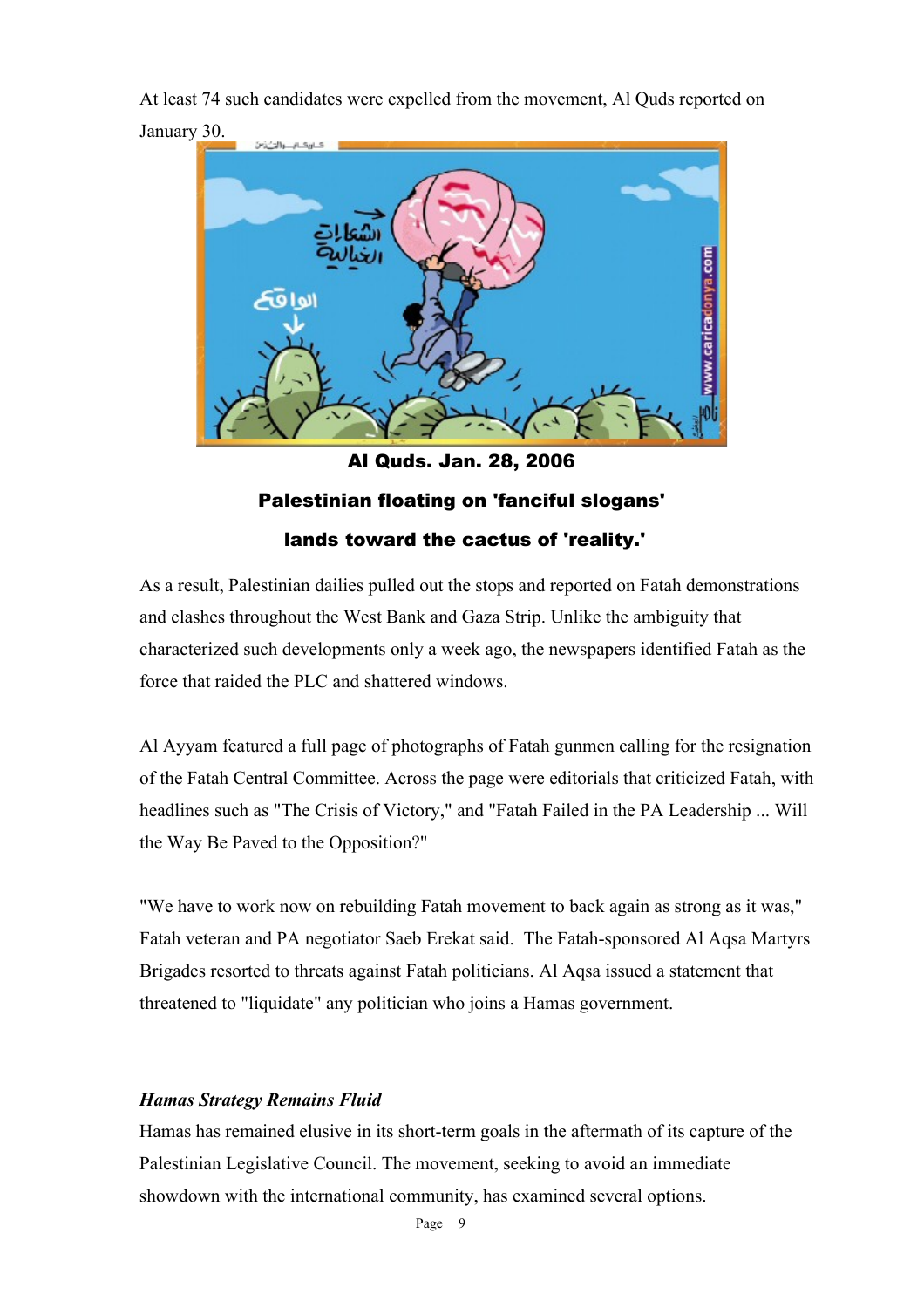One option is to form a Cabinet of technocrats. The ministers would be Hamas-aligned professionals that would not be directly identified with the movement. Such a Palestinian government could present itself to forums around the world without the taint of terrorism.

Hamas leader Ghazi Hamad outlined the strategy in an interview with Al Ayyam on January 27. He said Hamas was examining the formation of a so-called Cabinet of technocrats. Hamad said such a government could attract Fatah support as well as participation.

Hamad, regarded as a liberal in Hamas, said the movement in the Gaza Strip was consulting with leaders in the Diaspora. He said Hamas wants to form a wide-based Palestinian government.

"The option for lining up the government is open, including the formation of a technocrat government," Hamad said. "But the paramount priority of Hamas is to form a national coalition government so Hamas offers all to share in the government particularly Fatah."



All eyes on Hamas-dominated PA

Hamad, however, said Fatah has not expressed much interest. He did not indicate the identities of the proposed new ministers and whether they would contain members of the previous Cabinet.

"Hamas is interested to form the next government with a wide national sharing," Hamad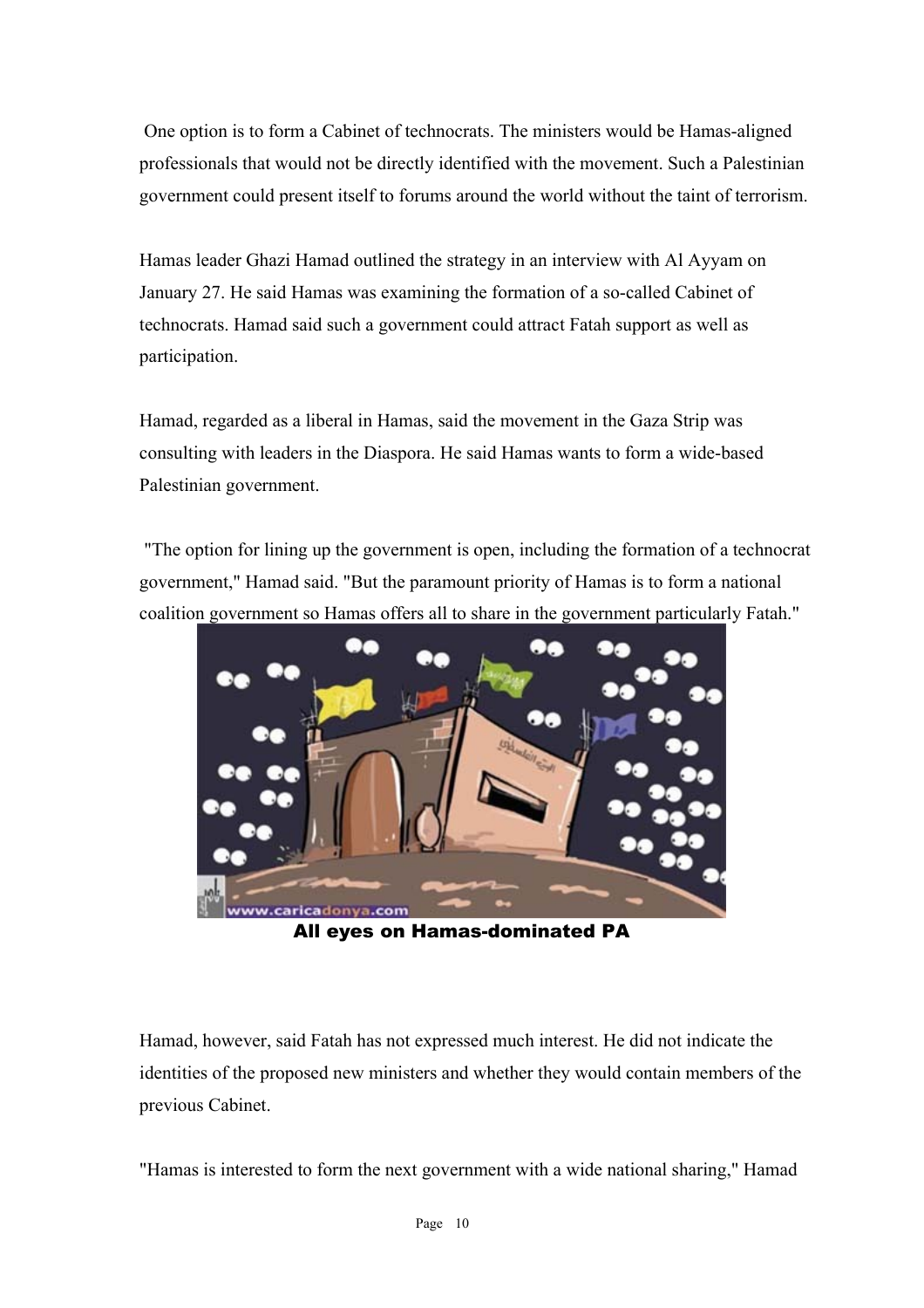said. "But the signals from Fatah are discouraging."

Hamas has revised its message, particularly in interviews to the Western media. Hamas leaders such as Ismail Haniyeh and Mahmoud Zahar have raised the prospect of a socalled hudna, or ceasefire with Israel in an attempt to maintain aid from the West.

On January 30, Haniyeh held a news conference in Gaza City in which he appealed to donor nations not to cut aid to the PA. Haniyeh said the Hamas would ensure that any aid undergo proper accounting.

"We in Hamas are ready to meet and have an open dialogue with the Quartet," Haniyeh said. "We assure you that all the money will be spent under your supervision."

In contrast, Hamas leaders in Damascus and other Middle East capitals ruled out any change in the positions of the movement. They said they would not be pressured by Western threats of an aid cut-off.

"Cutting off funds now will be a punishment of the Palestinian people, not of Hamas," said Mohammed Nazzal, member of the Damascus-based Hamas political bureau, told the Al Arabiya satellite channel on Jan. 30. "If the European Union countries and the American administration see this as a means that could lead to a change in Hamas' strategic position then they are dreaming and are mistaken. Hamas will never accept that."

#### *PA Does Not Concede on International Aid*

The Palestinian Authority might end up under Hamas control. But the PA has not given up on its expectation of foreign aid.

 The Palestinian bureaucracy continues to highlight its need for professionals capable of garnering foreign aid from Western donors. Advertisements in PA dailies call for bilingual university graduates able to work with Western governments.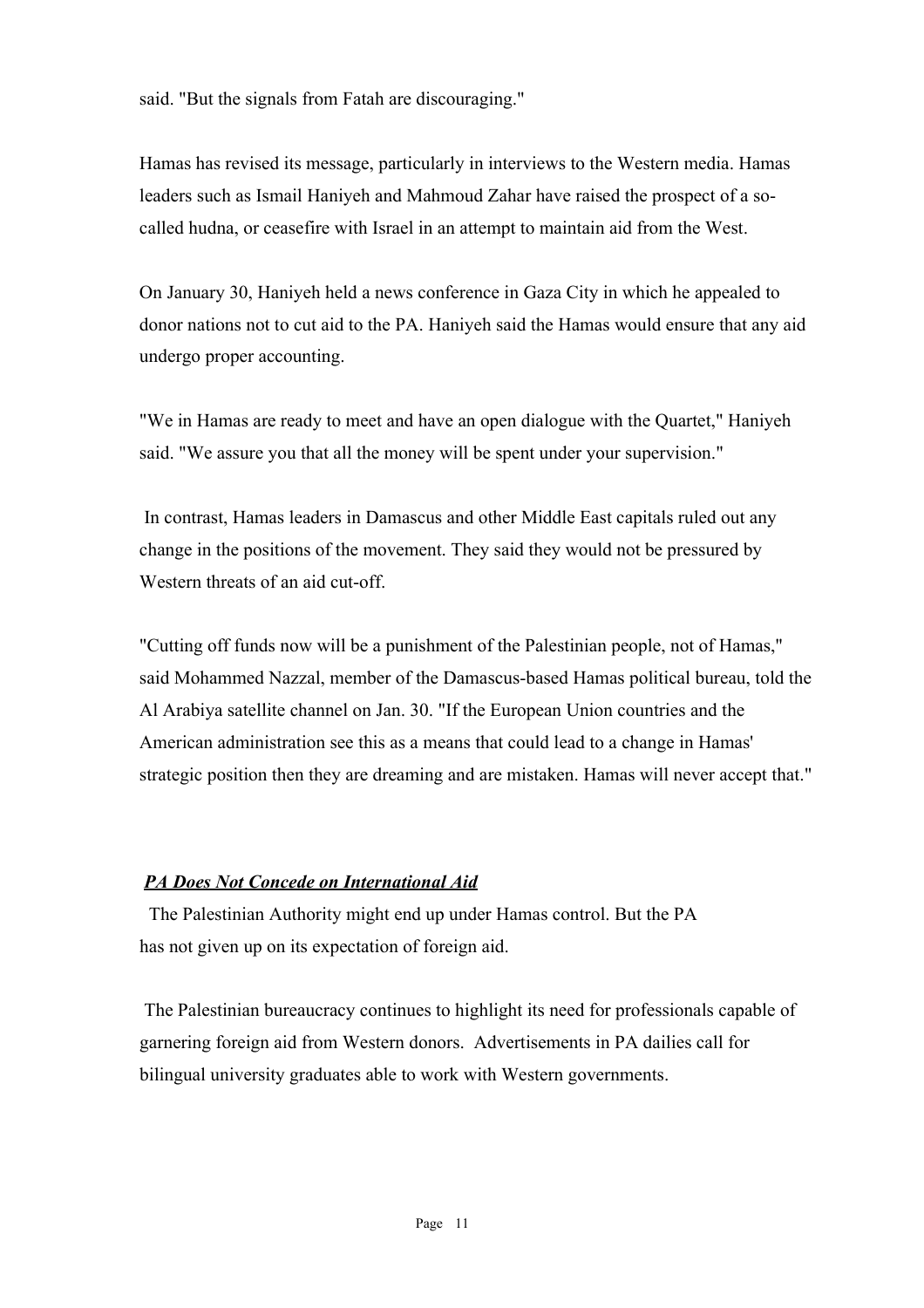

West stops aid to Palestinians.

On January 29, Al Quds contained a host of ads for Palestinian consultants. The consultants would be required to recruit aid from Canada for projects that include the development of the industrial park in Ramallah.

The issue of international aid is regarded as the litmus test of any successful PA government. About \$900 million of the PA's \$1.6 billion annual budget comes from foreign aid.

The PA and Palestinians receive \$400 million from the United States and another 300 million euro from the European Union. Israel, through the relay of sales tax funds, is also a major contributor. The PA has 137,000 employees.

"We will see how Hamas will supply \$120 million to pay the PA employee salaries and how it will coordinate with the Israelis to help sick patients and merchants as well as retreat from its previous accusations that we are callers of Israel," Mohammed Dahlan, seen as the leading Fatah figure in the Gaza Strip, said.

Fatah leaders, including PA Chairman Mahmoud Abbas, have sought to serve as a contrast to Hamas, which has ruled out recognition of Israel. Despite his failure to implement his platform, Abbas told PA television on January 26 that he would negotiate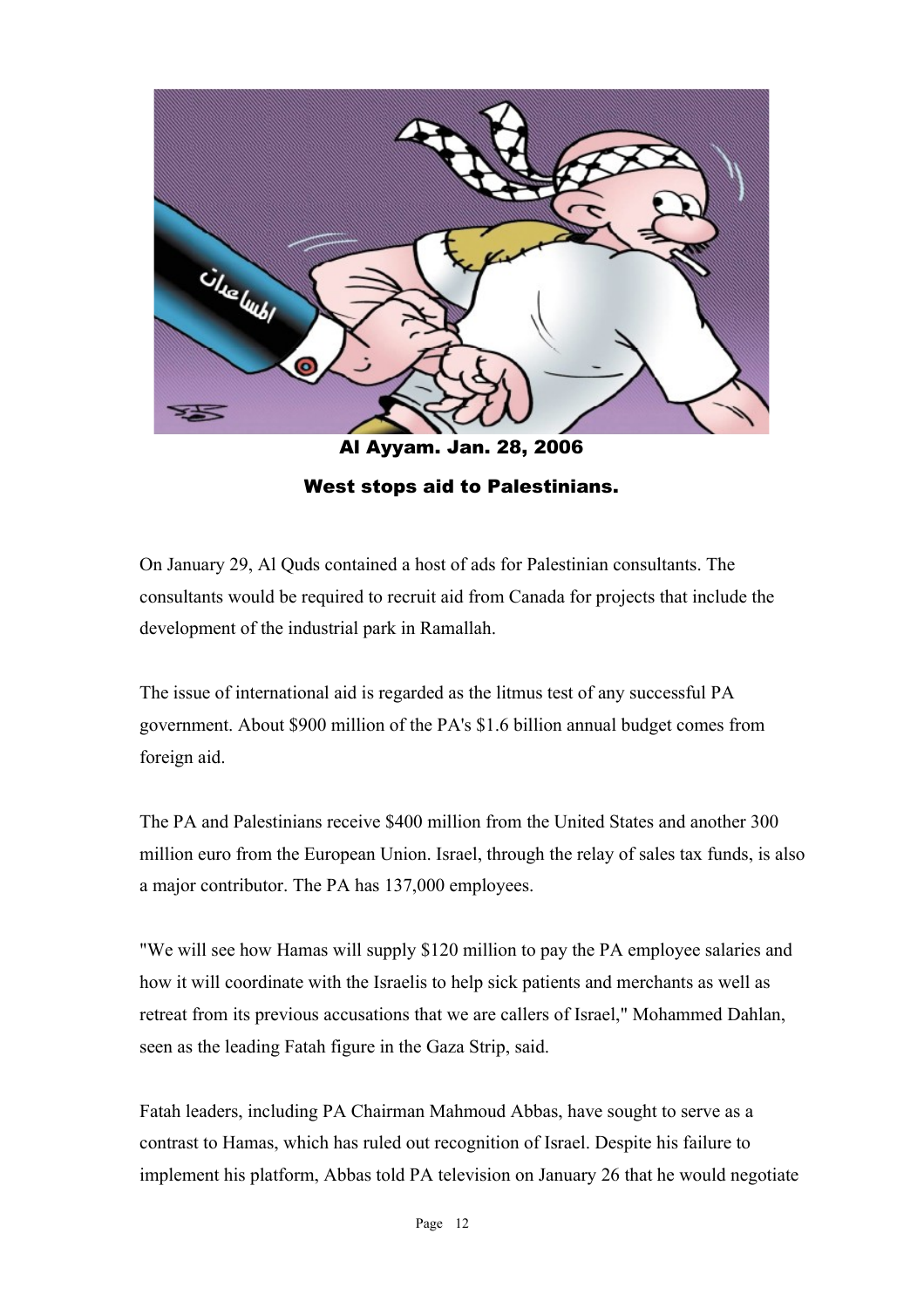with Israel and disarm terrorist groups.

"I am committed to implementing program on which you elected me a year ago," Abbas said. "It is a program based on negotiations and peaceful settlement with Israel."

Abbas has pledged to bypass the Hamas government in negotiating with Israel. He said such negotiations could be conducted through the PLO, of which he is chairman.

"We are going to reactivate the role of the PLO," Abbas said.

# *Palestinian Voters Lied to Pollsters*

 On late Jan. 25, all the major pollsters predicted a Fatah victory. The pollsters predicted that Fatah would beat Hamas by up to seven percent in elections for Palestinian Legislative Council.

 The next day, the official results came in and Hamas trounced Fatah - 74-45. The pollsters were shocked and Fatah was furious. How did the pollsters manage to get it so wrong? Nabil Kukali, director of the Palestinian Center for Public Opinion, spent the next few days trying to find an answer. On January 29, he published a study of the PLC elections and the exit polls taken.

 Kukali's conclusion, published in Al Quds, was that Palestinians who voted for Hamas lied. Kukali said Hamas voters told pollsters that they voted for Fatah.